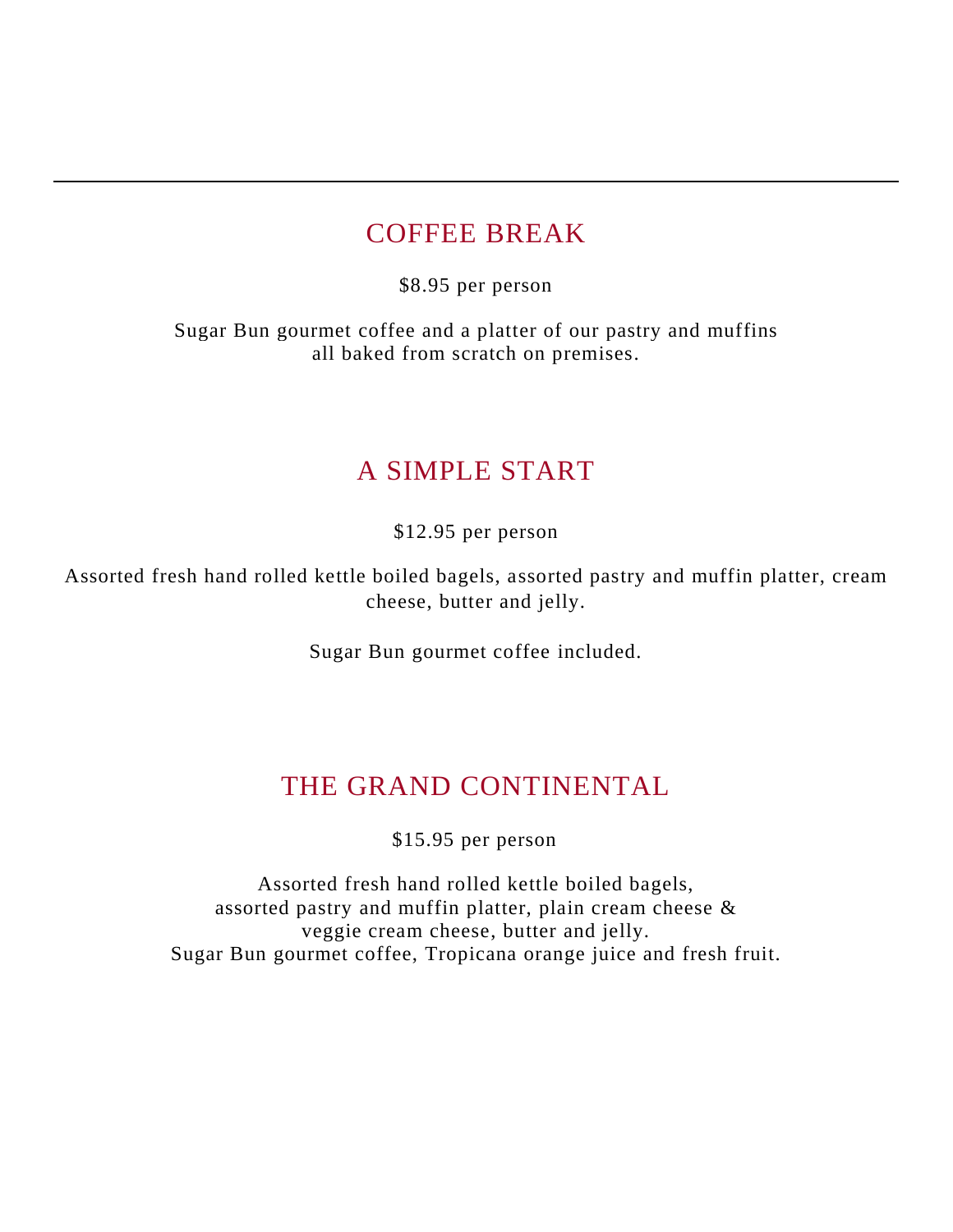# FRESH FRUIT IN DECO BOWL (BREAKFAST ADD ON)

Serves 10 guests \$79.95

Fresh fruit featuring cantaloupe, honeydew, watermelon, pineapple, strawberries, grapes and seasonal specialties.

## YOGURT PARFAIT (BREAKFAST ADD ON)

\$4.95 per person - Another great mid-afternoon snack. Yogurt Parfait topped with granola & fresh berries.

# HOT BREAKFAST COMBO

\$14.95 per person

ADD TROPICANA OJ & FRESH FRUIT - \$17.95 per person

Select any combination of our delicious egg wrap ingredients from below or make up your own. Comes with Sugar Bun gourmet coffee a beautiful platter of assorted muffins and pastry.

### **FARM FRESH EGGS & EGGWHITES**

- \* Boars Head Ham \* Spinach & Feta
- 
- \* Boars Head Bacon \* Onions & Peppers
- \* Boars Head Sausage \* Tomatoes & Onions
- \* Boars Head American
- \* Boars Head Swiss
- \* Boars Head Cheddar
- 
- \* Boars Head Turkey \* Onions & Mushroom
	-
	-